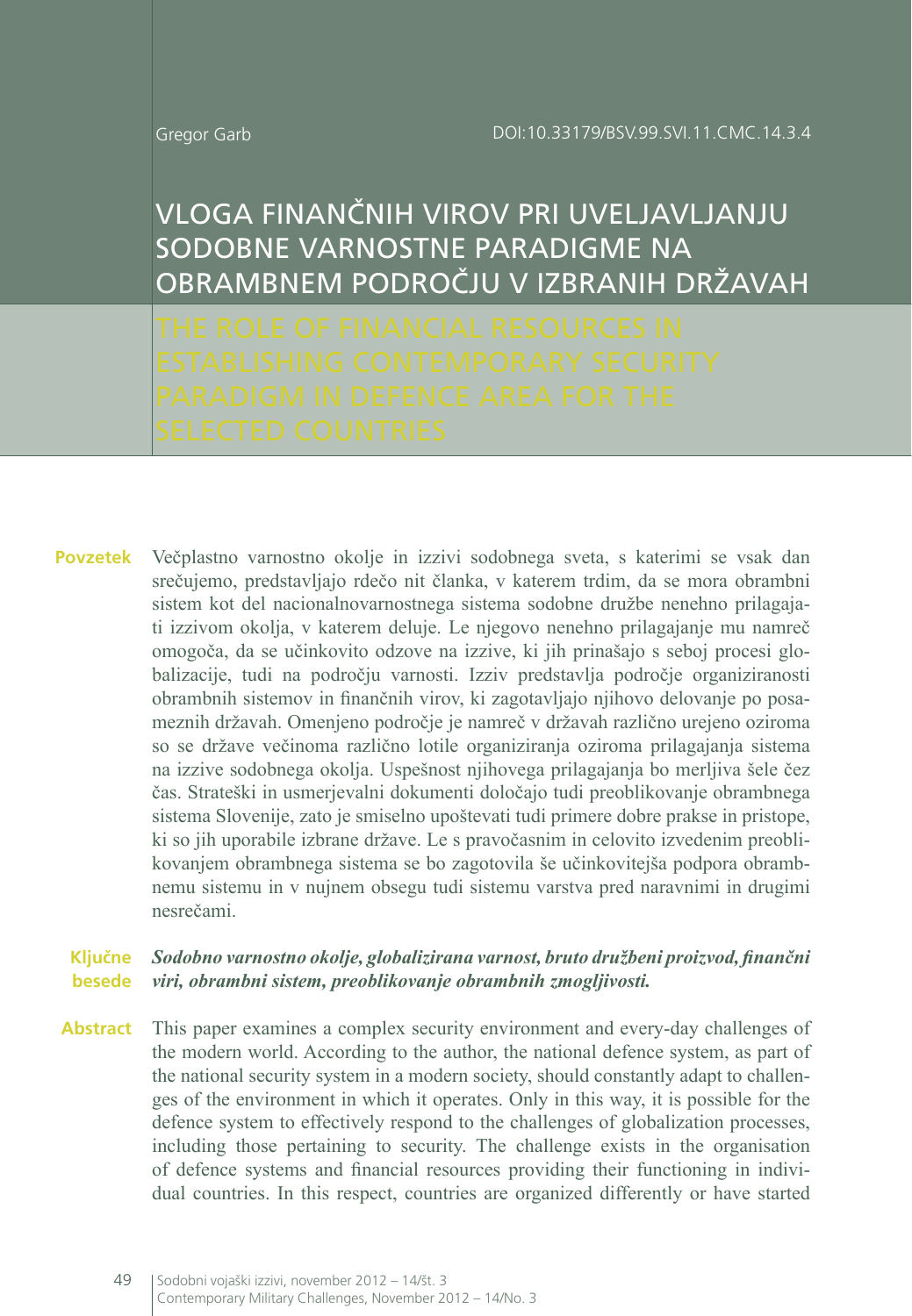to introduce the organizing or adapting of the system to the challenges of the modern environment in a different way. The success of their adaptation will only become measurable over time. Since Slovenian strategic and guidance documents lay down the transformation of the Slovenian defence system, it is reasonable to consider the examples of good practice and follow the approaches used by selected countries. Only timely and comprehensive transformation of the defence system will provide a more efficient support to the defence system and to the system of protection against natural and other disasters, to the necessary extent.

#### *Contemporary security environment, globalised security, gross domestic product, financial resources, defence system, transformation of defence capabilities.*  **Key words**

People perceive and understand threats in different ways, depending on where and in what conditions they work. Thus, the international as well as the national security environments of the 21<sup>st</sup> century are faced with various sources of threat and risks to security that, from a geographical point of view, occur at global, transnational and national levels (The Resolution on the National Security Strategy of the Republic of Slovenia, 2010). They are complex, correlated or independent, synergistic and interoperable by nature. Furthermore, they are often very hard to predict and have a multiplier effect and character. They are usually posed by non-state entities. Such perception of the contemporary security environment and, consequently, the understanding of security have been affected by a number of processes which have brought about many important shifts, triggered numerous processes and fundamentally rearranged the political and security appearance of Europe in terms of international relations, both at regional and global levels (Stelle, 2002). **Introduction**

> Globalisation, universalisation and information revolution, and the subsequent high level of interdependence, have also contributed to the changing security risks and threats. These processes bring all the risks or increase their influence on security level and, consequently, on the price required by the security. Hence, the more far-reaching the effects and consequences of the globalisation processes, the greater the diversity and impact of contemporary security risks and threats on the security of different references. On this basis, it could be concluded that globalization and security are mutually dependent and directly proportional. In other words, the higher the risk and the greater the threat, the higher the price of security. As a consequence, security is increasingly globalised not only in financial but also in geo-strategic terms, and is thus becoming globalised security.

> Perception and understanding of security in modern society is affected by modified sources of threat which move the understanding and study of security away from the traditional forms, focusing on state or national security, towards modern forms of study that are mostly related to the security of the individual and the international community. In the past, security environment had military and political dimensions. Today, however, the wider social, cultural and civilization dimensions are stepping into the forefront (Grizold 2005, p.7).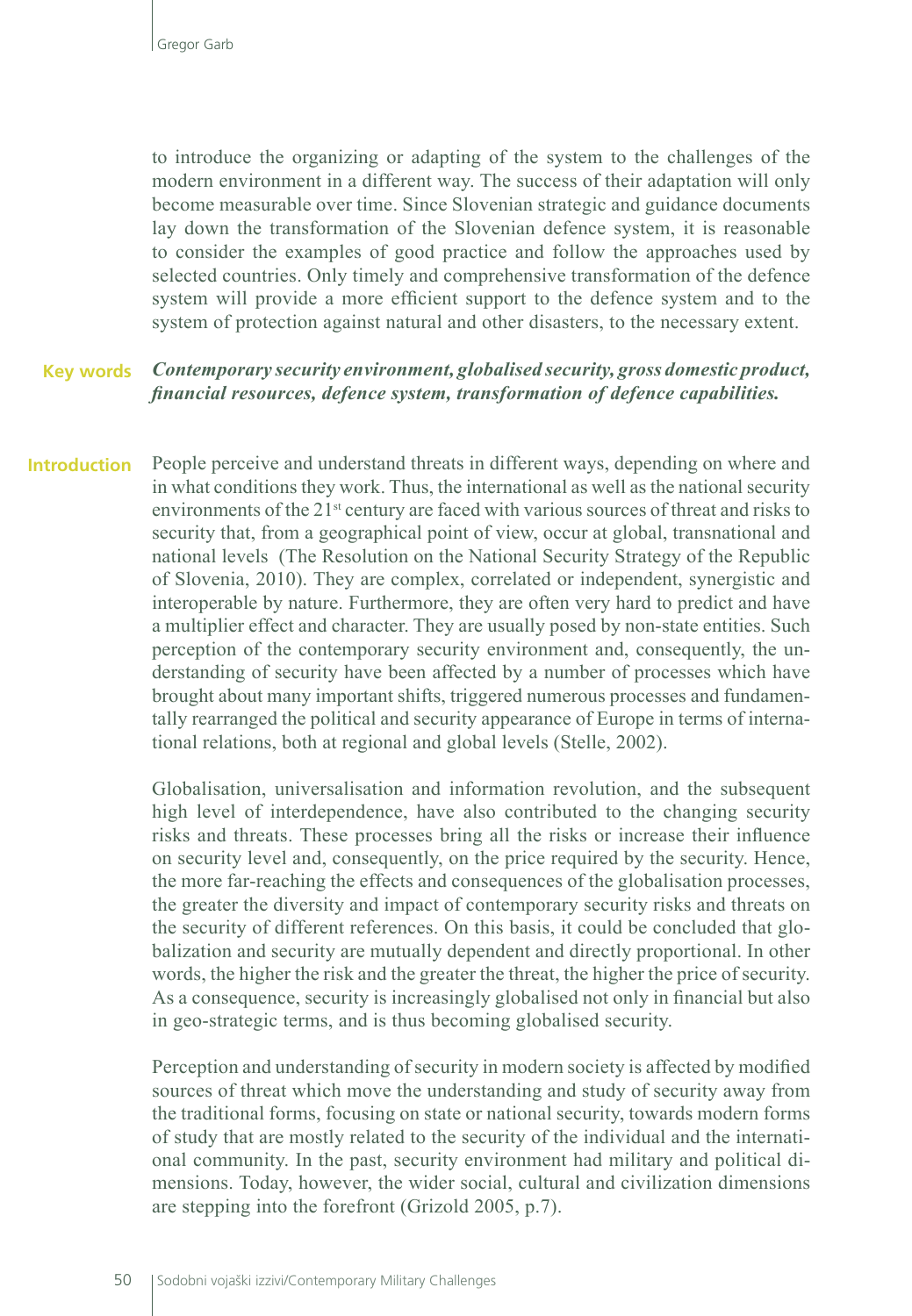All this diversity of processes and related impacts, including security risks posed by rapid changes in the society, on the one hand, and new opportunities and challenges, on the other, have triggered a number of unstoppable processes within the existing national security systems which are, under a new, contemporary security paradigm, changing the role of the government in providing security to its citizens and residents. Security efforts belong to the category of culture and civilization, which covers all aspects of security, including economic, social, political, legal and defence aspects. It could be argued that the concept of security covers social values at the regional, national, international and global levels (Anžič, 1997, p.35).

The modern security paradigm deals with three basic conceptual frameworks of security: individual, national and international. When the security needs felt by an individual are met and satisfied, this allows for the quality development, existence and functioning of an individual in a society and in the environment (Brezovšek and Črnčec, 2007, p.17). Thus security is a social phenomenon which is related to all entities, that is both to the individual as well as to all organizational forms of networking and integration, at any level. Contemporary security discussions are mainly addressing the following three references: first, who the security refers to; second, the origins of security threats; and third, what security mechanisms should be employed for the provision of appropriate level of security (Liotta in Svete 2005, p. 55).

Post-modern or more complex approaches to dealing with security, where also non-state actors have started to enter security discussions, go back to the beginning of 1970s. However, this new or modern understanding of security could be linked with the end of the Cold War and processes in international community that followed, when man and his security have increasingly been stressed out among references. Moreover, discussions on security entities, security as emancipation, danger dilemma, social and human security and risk society have become more and more legitimate (Newman in Svete, 2005, p. 57). These rather complex security definitions should be understood as a consequence of rapid social development, and changes to the international environment and traditional concept of threat.

The large number of references may lead to the conclusion that there is no consensus in contemporary security studies about references, due to excessive interconnectedness and interdependency. Similarly, sources of threat cannot be determined based on a single reference. In addition, it shoud be noted that references may not necessarily be only facilities under threat, but may also present potential sources of threat to other references. On this basis, it could be concluded that the period concerned has been characterized by an increase in the number of non-military sources of risk, and also in the number of references that may be potentially affected. A new understanding of security and the related threats will only be possible to develop in the future due to an increase in the number of references and not so much due to sources of threat, be it real or detected.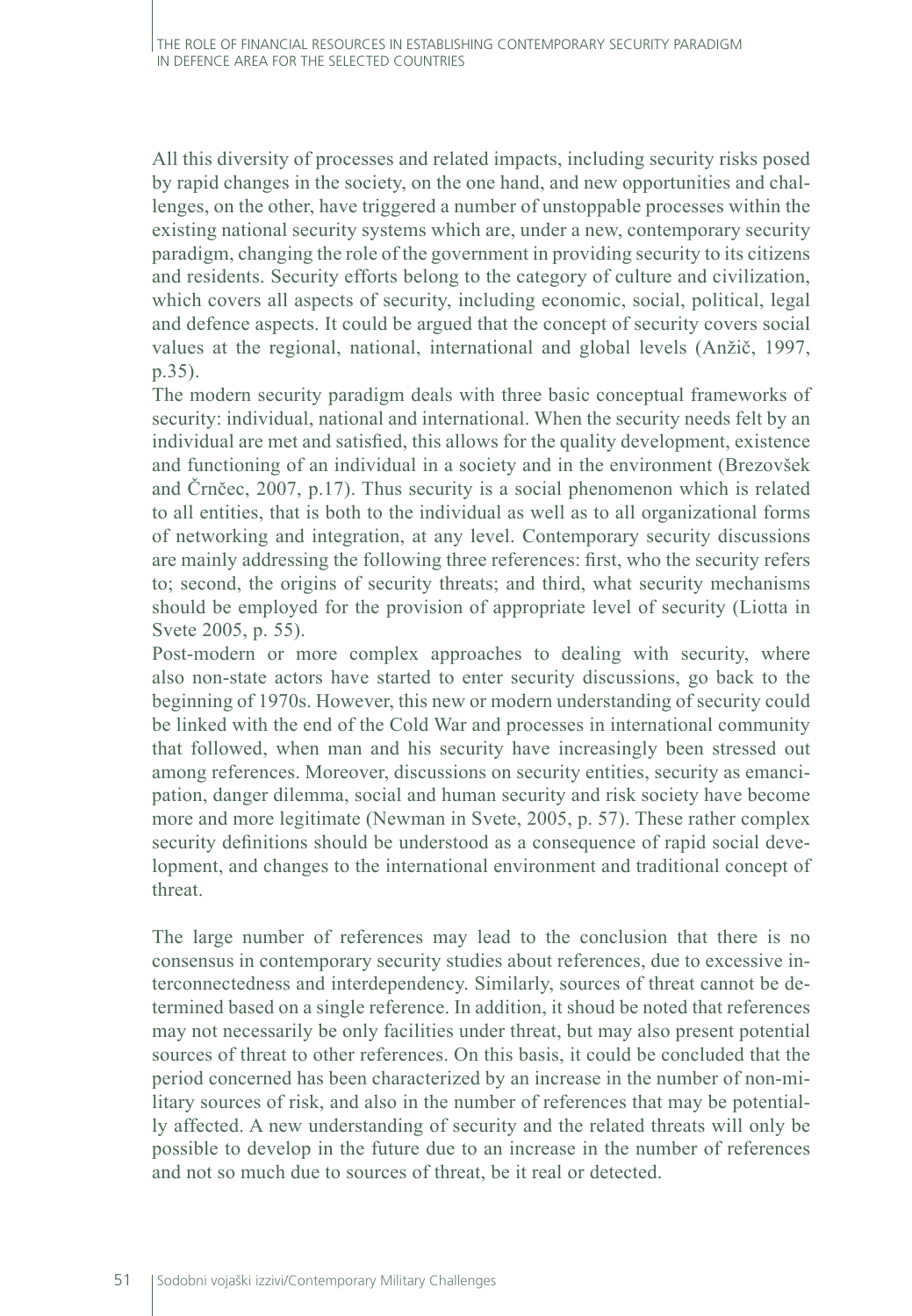The provision of security requires financial resources. These, however, often lack in a modern changing environment, or at least their distribution is not proportional. One of the reasons for such situation is globalization. According to Lechner (2009, pp. 15-16), globalization is a "process in which an increasing number of people are connected in different ways across larger distances. It refers to transplanetary – and recently also to supraterritorial – connections between people, ranging from reduction of boundaries to transglobal social contacts."

One of the forms of globalization that is closely connected to financial resources is economic globalization. Bhagwati (2004, p.3) defines economic globalization as a form of integration of national economies into international economy through the international trade, exchange and production, foreign direct investment, short- -term capital flow, international labour migration and transfer of technology. Such understanding of globalization strongly emphasizes economic efficiency, new knowledge and ideas, market behaviour and management, global market competition, facilitation of foreign direct investment and efficient allocation of production factors.

Globalization can also be seen as liberization in relation to the processes of international economic integration in which political barriers to trade and investment in global economy between countries have been removed. It is also associated with the concept of deterritorialization in terms of reorganization of social space which is no longer controlled by territorial space or territorial boundaries. This results in the reduction of trade barriers, thus bringing progress to transport, flow of resources, capital<sup>1</sup>, services, technology, ideas, information and communications, and allowing for global dispersion of activities and creation of economies of scale (Kovač et al., 2008, p. 54).

Economic globalization is not an unstoppable or irreversible process, and it does not have a short-term influence. On the contrary, it causes long-term structural changes in the global economy, especially in the nature and scope of integration of different factors, investments and end markets. Most theorists (Kovač et al., 2008, p. 59) believe that economic globalization presents new challenges to the national state. Due to rapidly-growing markets, some nation states have lost or have been slowly losing their supremacy, power and autonomy, and have had increasingly less control and influence over social and economic processes in their traditional space. Liberation, privatization and deregulation have changed their traditional role of the nation state. According to Rizman (2001, p. 31), only those nation states that are willing to adapt and modernize their internal policy and in international space can hope for their long-term survival and development. The old type of nation states can no longer exist in modern international environment, as contemporary challenges require different operational contexts of a nation state.

In such a complex, dynamic and interdependent modern international security environment, subjected to unpredictable global changes, and given the variety and multiplicativity of modern sources of threat and security risks, countries can no longer autonomously ensure their own national security. Furthermore,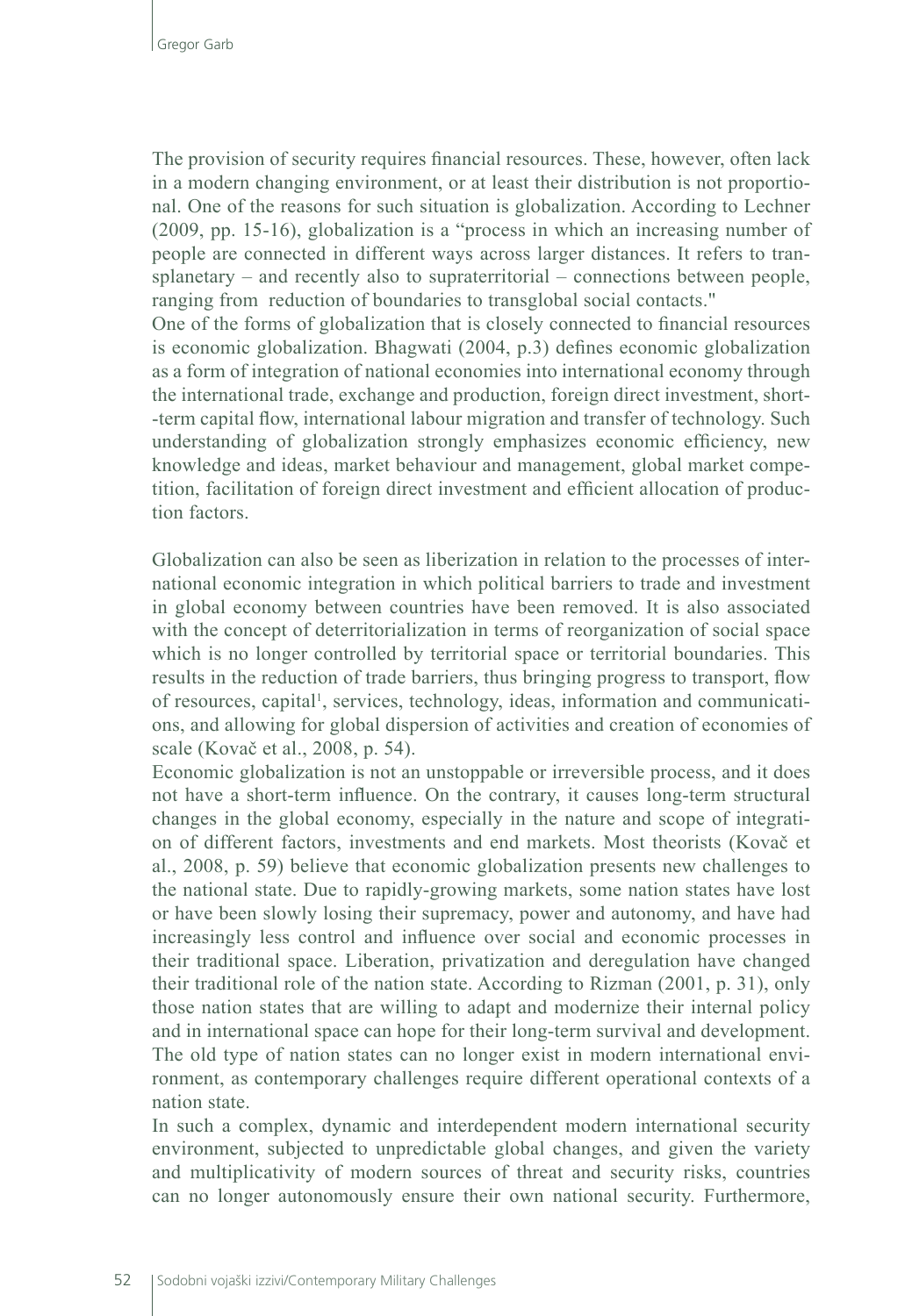integration and partnership cooperation as well as multinational participation in various projects are essential also in terms of limited financial resources for the development of required military capabilities. The Republic of Slovenia was no exception in this and by entering into the EU and NATO, the two key factors assuring international peace and stability in the Euro-Atlantic region, Slovenia was granted access to a community that provides long-term stability, support, cooperation and security at regional level and in the wider environment.

The new NATO Strategic Concept adopted in 2010 is yet another proof that the international environment is highly complex and requires a multidisciplinary approach and continuous adaptation to new threats and security challenges. The decisions of the Lisbon summit also pertain to structural reforms, capability transformation, commitment to the principles of the United Nations Charter, and strengthening of relations with the EU and the Alliance's open door policy. Realising the importance of the security situation and as the exit strategy in the current situation, NATO Secretary General, A. F. Rasmussen introduced already in 2011 at the Munich Security Conference 2011 the following initiative on behalf of NATO: "I know that in an age of austerity, we cannot spend more. But neither should we spend less. *So the answer is to spend better. And to get better value for money. To help nations to preserve capabilities and to deliver new ones. This means we must prioritize, we must specialize, and we must seek multinational solutions. Taken together, this is what I call Smart Defence<sup>2</sup> ."*

The discussion in the continuation will present the impact of financial resources on the establishment of contemporary security paradigm in defence area, with the focus on defence capabilities in selected countries. Using the comparative method, financial resources earmarked by the nations for the operations in this area will be defined, as well as the impacts, similarities and differences brought about by the trends in financial resources that are earmarked for the operations of defence systems. The impact and establishment of contemporary security paradigm can be best seen from the trends in the provision of financial resources earmarked for the building and operability of defence capabilities in selected countries. The data acquired from various Slovenian and foreign sources have been analyzed using a qualitative approach, followed by a secondary interpretation of statistical results. In connection with the above-mentioned method, the analytic-synthetic method has also been adopted to analyze various written sources in detail, whereas an analytic approach was used in the search and proper evaluation of common points.

The research presented in this paper has, of course, employed both the inductive and the deductive research methods. The first has been used in conclusions, summaries and personal reflections, which include some key findings of the entire analysis, whereas the second has been used in the remaining part of the paper.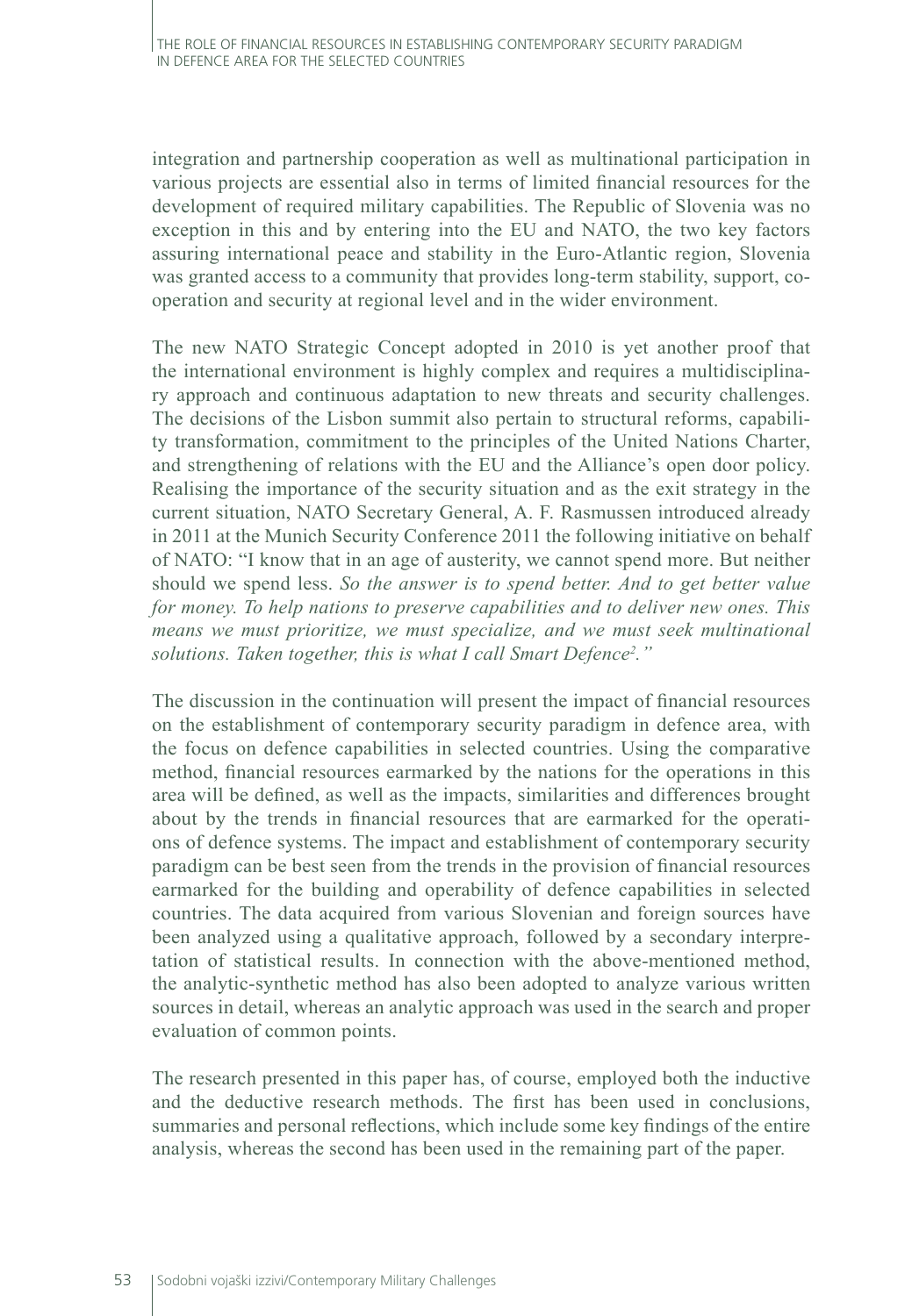#### Table 1: Selected countries

After a thorough analysis on how to obtain relevant and comparable results<sup>1</sup>, the following countries have been selected for comparison:

| No.              | Country              | Neighbouring<br>country | NATO member<br>country | <b>Neutral</b><br>country | Mandatory<br>military service |
|------------------|----------------------|-------------------------|------------------------|---------------------------|-------------------------------|
|                  | Republic of Austria  | Χ                       |                        | Χ                         |                               |
| 2.               | Italian Republic     |                         |                        |                           |                               |
| 3.               | Republic of Hungary  | X                       | X                      |                           |                               |
| $\overline{4}$ . | Republic of Croatia  | Χ                       | Χ                      |                           |                               |
| 5.               | Republic of Slovenia |                         | Χ                      |                           |                               |

Table 1 (Selected countries) includes Slovenia and its four neighbouring countres, of which Italy, Croatia and Hungary are NATO members with professional armies, whereas Austria has the status of neutrality and still has mandatory military service.

The comparative analysis examines the period from 2005 onwards, after following Slovenia's full membership of the EU and NATO in 2004. The data on various indicators of the selected countries have been acquired from the Military Balance 2005–2012<sup>2</sup> (The International Institute for Strategic Studies, IISS), which proved most credible, transparent and comparable during data collection, while data on the defence budget trend<sup>3</sup> for the period 2010–2015 and on the defence system structure of the selected countries have been obtained from the IHS Jane's: Defence & Security & Analysis. Originally, the data on financial indicators in the Military Balance are expressed in U.S. dollars, but have been converted to Euro for convenience sake<sup>4</sup>. The paper presents and analyses the following key indicators: gross domestic product, expressed in the amount – GDP; gross domestic product *per capita* or per inhabitant, expressed in Euro (in 1,000) – BDP pc; the amount of defence budget, expressed in Euro – DB; and the amount of defence budget, expressed in % of the GDP – DB.

*For the sake of convenience, the obtained results are presented in a table. After the quantitative data of mutually comparable countries have been gathered, they will be listed in tables and charts, as appropriate, and processed using different methods. At the end, an interpretation is given.* 

*<sup>2</sup> The case of Austrian GDP amount expressed in USD will be used to show the differences that arise due to information from various sources. According to IHS Jane's Defense & Security Intelligence & Analysis, the GDP amounts to \$320 bn.; according to CIA's the World's Factbook it is \$376.8 bn.; and according to Global Finance, it totals \$405.6 bn. The differences range from 1.8% up to 9.5%. On the basis of this example, it can*  be concluded that the differences occur depending on the institution collecting the data, especially on whether it *is state- or private-owned. This conclusion also applies to all the countries included in this analysis.*

*<sup>3</sup> For Austria and Croatia, the financial burden of the defence system is determined in the defence budget. Therefore, only the defence budget, regardless of defence expenditure, will be used for a valid and uniform comparison to other countries.*

*<sup>4</sup> The currency exchange from USD to EUR or national currencies in USD and later in EUR is based on the foreign exchange rate used in the Military Balance, which was applicable at the time of performing the analysis. The currency rate was as follows: 1 USD = 0.79 EUR in 2005; 1 USD = 0.78 EUR in 2006; 1 USD = 0.70 EUR in 2007; 1 USD = 0.74 EUR in 2008; 1 USD = 0.67 EUR in 2009; 1 USD = 0.76 EUR in 2010; and 1 USD = 0.71 in 2011.*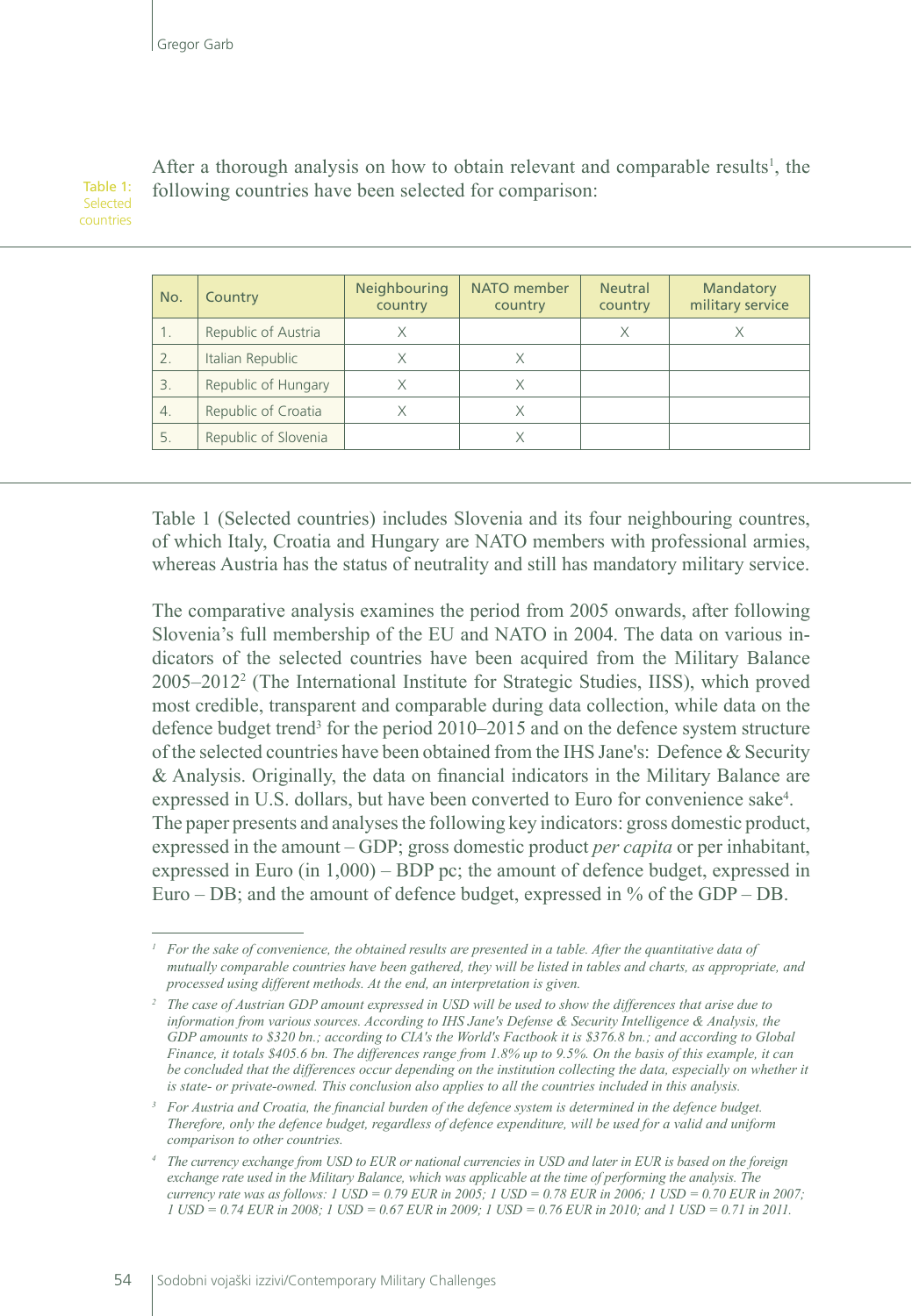# **1 THE INFLUENCE OF FINANCIAL RESOURCES ON DEFENCE CAPABILITIES OF THE REPUBLIC OF AUSTRIA**

The body implementing the defence policy of the Republic of Austria is the Ministry of National Defence and Sport (hereinafter referred to as MoD) which is, in addition to national defence, responsible for the Austrian Armed Forces. In accordance with their Constitution, the President is the Commander-in-Chief of the Austrian Federal Army. The armed forces of Republic of Austria are represented by the Austrian Armed Forces (hereinafter AAF).

The following findings are based on the analysis of key financial indicators which ensure the implementation of tasks and missions of the Austrian defence system.

| Table 2:<br>Key<br>indicators of                   | Financial<br>indicators         | 2005         | 2006     | 2007         | 2008     | 2009         | 2010     | 2011                     |
|----------------------------------------------------|---------------------------------|--------------|----------|--------------|----------|--------------|----------|--------------------------|
| the Austrian                                       | GDP                             | 245 bn.      | 262 bn.  | 270 bn.      | 282 bn.  | 281 bn.      | 284 bn.  | 301 bn.                  |
| defence<br>system                                  | GDP pc                          | 29.9         | 32       | 31.9         | 34.5     | 30.5         | 33.9     | 36.7                     |
|                                                    | DB                              | 1.81 bn.     | 1.81 bn. | 2.25 bn.     | 2.03 bn. | 2.11 bn.     | 2.12 bn. | 2.06 bn.                 |
|                                                    | DB (%)                          | 0.73         | 0.69     | 0.83         | 0.72     | 0.77         | 0.75     | 0.68                     |
| Figure 1:<br>Defence                               | 0.9                             |              | 0.83     |              |          |              |          | $\rightarrow$ DB $(\% )$ |
| budget<br>estimates for<br>the period<br>2012-2015 | 0.8<br>0.7<br>percentage<br>0.6 | 0.73<br>0.69 |          | 0.77<br>0.72 | 0.75     | 0.68<br>0.68 | 0.61     |                          |

The level of defence budget is one of the lowest among the EU member states. Figure 1 shows that estimates indicate an additional 30-percent decrease (approximately €600 bn.) by 2015, which will greatly hamper transformation effort of the Austrian Federal Army into a fully professional army. Almost 10-percent cut of budget for the

year

2005 2006 2007 2008 2009 2010 2011 2012 2013 2014 2015

 $0.4 +$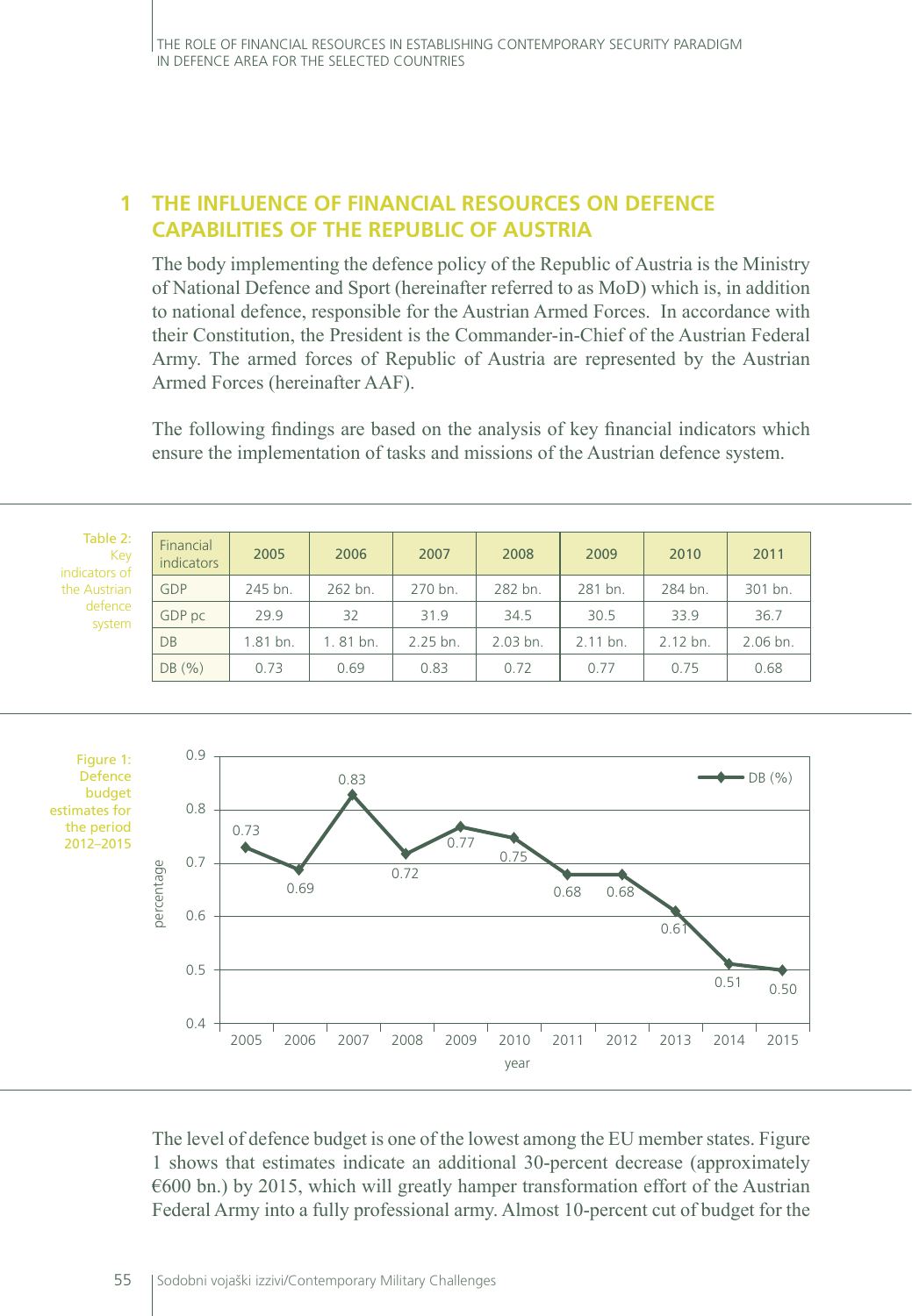period 2008–2010 has resulted in a decreased peacetime structure, partly also due to a decrease in the number of soldiers doing mandatory military service. Moreover, numerous planned replacements and modernization of weapons systems have been postponed until after 2010. According to Military Balance 2012, the Austrian MoD is planning further prolongation of defence weapons system modernization, downsizing of members of the Austrian Federal Army deployed to international operations and missions, and selling off of real estate, due to a downward trend in defence expenditure. Furthermore, Austria is also planning the transformation of the armed forces.

Priority tasks in the area of defence, in accordance with available financial resources, are given below:

- 1. According to strategic directives, the Austrian defence system should consist of 21,000 members of the peacetime structure and 24,000 members of the reserve component. The number of other personnel employed at the Ministry of National Defence and Sport should be 10,000 or 55,000 in total.
- 2. Conscription is likely to remain the basis of defence security policy. Nevertheless, more attention will be given to modernization of the reserve component and the service in the armed forces.
- 3. In addition, in the future, greater attention will be paid to cooperation with European partners as regards joint forces and full use of common capacities in order to increase efficiency and reduce the costs of EU operations and involvement in the European Battle Groups (EUBG) concept.
- 4. The mission and tasks of the Austrian Federal Army should mostly be shifted from the protection of sovereignty (as part of the national military defence) to relief operations<sup>5</sup> during natural and other disasters as part of the crisis management.
- 5. Changes of the primary purpose also involve changes to human resources, equipping, and especially to adaptation of legislation (Constitution, the Military Act and Labour Law .

# **2 THE INFLUENCE OF FINANCIAL RESOURCES ON DEFENCE CAPABILITIES OF THE ITALIAN REPUBLIC**

The body responsible for the implementation of defence policy of the Italian Republic is the Ministry of Defence (hereinafter referred to as MoD), which is also responsible for civil defence and meteorology. In accordance with the Constitution of Italy, the President of the Italian Republic presides over the Supreme Council of Defence and is the Commander-in-Chief of the Italian Army. In war, the Prime Minister of Italy is Commander-in-Chief. The Italian military is represented by the Italian Army.

The following findings are based on the analysis of key financial indicators which ensure the implementation of tasks and missions of the Italian defence system.

*<sup>5</sup> The Austrian Armed Forces are assuming an increasingly greater responsibility and initiative in this area. They have also been playing a more active role in helping people at risk by providing them with supplies and transport, and have actively participated in injured and missing persons search and rescue operations.*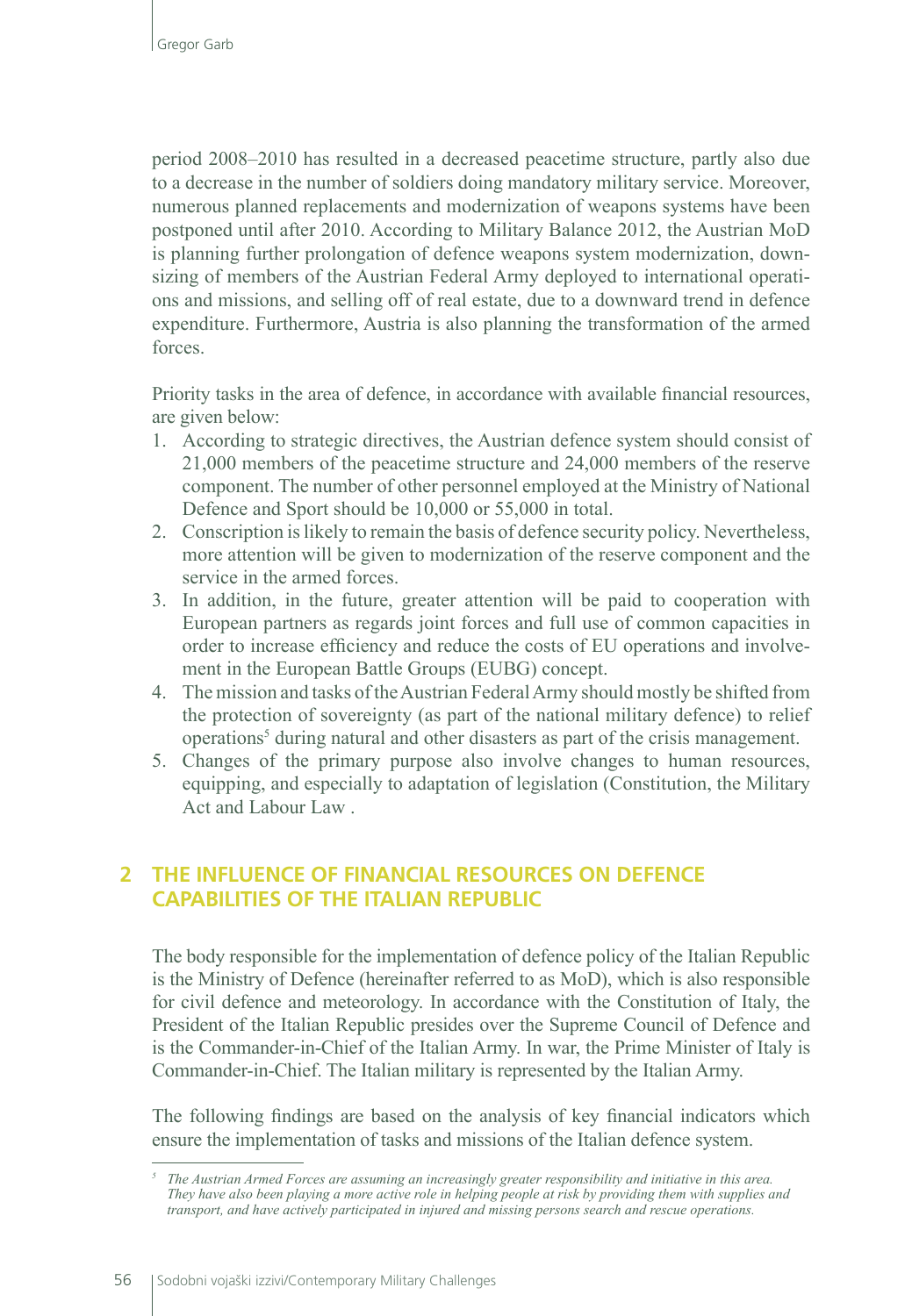| Table 3:<br>Kev        | Financial<br>indicators | 2005     | 2006     | 2007     | 2008     | 2009      | 2010     | 2011      |
|------------------------|-------------------------|----------|----------|----------|----------|-----------|----------|-----------|
| indicators of          | GDP                     | .370 bn. | .470 bn. | .550 bn. | .610 bn. | 1.510 bn. | .560 bn. | 1,590 bn. |
| the Italian<br>defence | GDP pc                  | 23.6     | 25.2     | 26.7     | 27.6     | 26.1      | 28.1     | 25.9      |
| system                 | DB                      | 14 bn.   | 12.1 bn. | 12.4 bn. | 15.4 bn. | 15.4 bn.  | 15.5 bn. | 15 bn.    |
|                        | DB(%)                   | 1.017    | 0.82     | 0.79     | 0.96     | 1.01      | 0.99     | 0.99      |



We can see a 20% fluctuation in defence budget for the entire comparative period 2005–2011. Similarly, Table 2 shows no increase in fluctuation. By 2015, the GDP is expected to decrease further to as low as 0.9% or by 10%. In 2012, additional financial resources in the amount of  $E1.5$  bn. were allocated (extra-budget) for smooth operational functioning and public procurement.

65.4% of defence budget is allocated to personnel costs, which consequently reduces financial resources intended for operations and readiness as well as for investments. Cost and salary intervention is currently not anticipated for the members of the Italian Army. 10.4% of defence budget are earmarked for training and operations, which is considerably less than the anticipated 30%. This downward trend might threaten operational capability of the armed forces, and a dilemma occurs whether such intervention in the manpower could actually facilitate army modernization. Italy, too, is facing the fact that the professional army is significantly more expensive than the army based on conscription, if all comparable parameters are considered.

In addition, it has planned a prolongation of weapons systems modernization and further selling off of real estates. In this connection, the balance between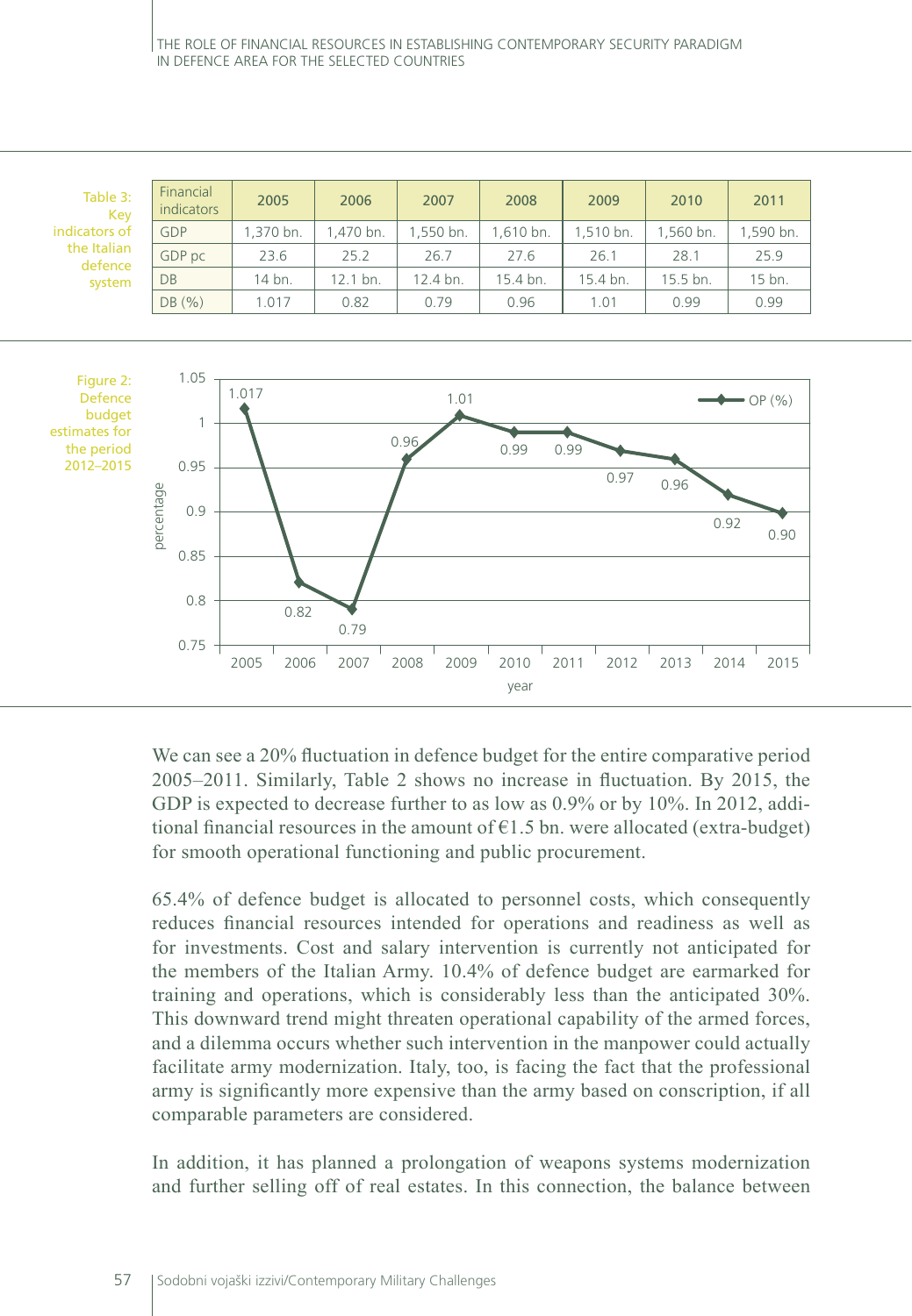modernization and maintenance should constantly be sustained, as they facilitate smooth operations and future procurement. When the operating cycle of an asset expires and there is no proper maintenance or replacement available, the delay in a program, maintenance or a new investment may have a significant impact on its functioning.

Despite the defence budget cuts, financial resources allocated for the Carabinieri operations will have increased due to the changing security situation<sup>6</sup>. This means that the financial resources will have been relocated within the defence system.

Priority tasks in the defence area, in accordance with the available financial resources, are given below:

- 6. For the national defence purpose and as a NATO member state, Italy will continue its cooperation with the Alliance Forces and will, therefore, ensure interoperability, mobility and effectiveness of its operations as well as maintenance of its capabilities.
- 7. In the near future, mainly due to the existing financial situation and the operational capability gaps of the Italian Army, Italy will need to revise its defence policy and strategy and the obligations arising from alliances, taking into account its national interest at the same time.
- 8. Despite the continuous savings plan and cuts in defence budget, Italy shall promote full integration among national military components, maintain a high operational tempo and continue to participate in multinational operations and provide operability with the allied forces.
- 9. Upon completion of the reform, the Italian peacetime structure will be composed of 150,000 members, which means a 18.4% reduction in manpower.

### **3 THE INFLUENCE OF FINANCIAL RESOURCES ON DEFENCE CAPABILITIES OF THE REPUBLIC OF HUNGARY**

The body responsible for the implementation of defence policy of the Republic of Hungary is the Ministry of Defence of Hungary (hereinafter referred to as MoD). In accordance with the Constitution of Hungary, the President is the Commander-in-Chief of the Hungarian Defence Force. The Hungarian defence forces are represented by the Hungarian Defence Force<sup>7</sup>.

The findings below are based on the analysis of key financial indicators which ensure the implementation of tasks and missions of the Hungarian defence system.

*<sup>6</sup> Such as an increasing number of illegal immigrants, the pressure on the Italian borders and higher levels of corruption and organized crime.*

*<sup>7</sup> In war or in conflict, Hungarian defence forces are augmented by 12,000 members of Border Guard. In peacetime, the Hungarian Border Guard forms an integral part of the National Police.*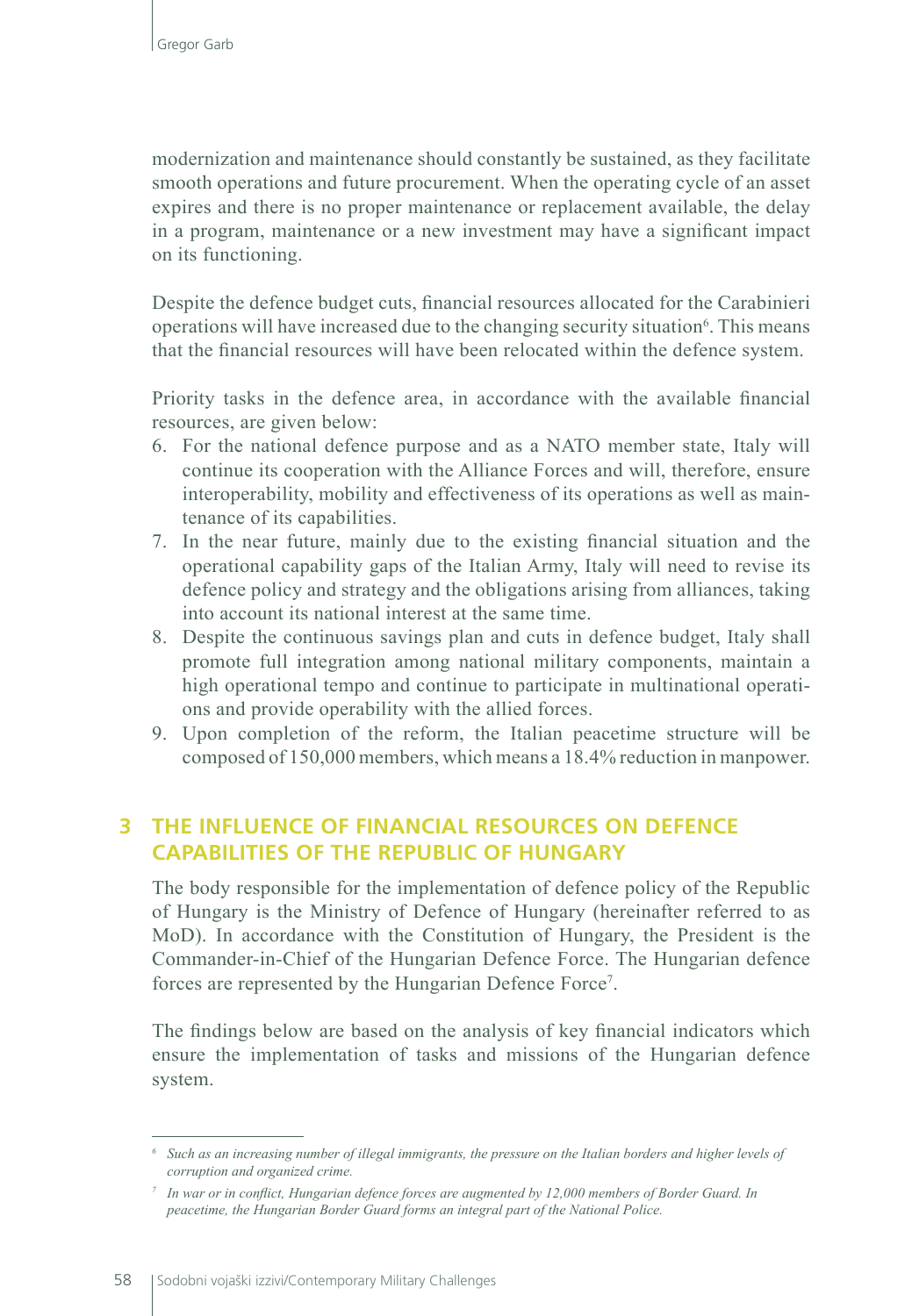| Tabela 4:<br>Key<br>indicators of | Finančni<br>kazalniki | 2005         | 2006       | 2007       | 2008      | 2009       | 2010       | 2011           |
|-----------------------------------|-----------------------|--------------|------------|------------|-----------|------------|------------|----------------|
| the Hungarian<br>defence system   | <b>BDP</b>            | 86.9 mlrd.   | 84.2 mlrd. | 102 mlrd.  | 102 mlrd. | 93.1 mlrd. | 98,8 mlrd. | 102,9<br>mlrd. |
|                                   | BDP pc                | 8,4          | 8,4        | 10         | 10        | 9,3        | 9,8        | 10,3           |
|                                   | <b>OP</b>             | $1.12$ mlrd. | 1.01 mlrd. | 1.26 mlrd. | 1,2 mlrd. | 1.24 mlrd. | 1.02 mlrd. | 1 mlrd.        |
|                                   | OP(%)                 | 1,41         | 1,20       | 1,23       | 1.17      | 1,33       | 1,03       | 0,97           |



There is a 26.9% downfall in defence budget for the entire comparative period 2005– 2011, although the National Military Strategy adopted in 2008 planned an increase of 0.2% of GDB in defence budget for the period 2009–2013. According to Military Balance 2011, the Hungarian MoD is planning prolongation of defence weapons system modernization<sup>8</sup> amounting to 20% of defence budget, and selling off of real estate, due to a strong downward trend in defence expenditure resulting from the revised national budget. Cost and salary intervention is currently not envisaged for the members of the Hungarian Defence Force.

Hungary, too, is confronted with the fact that a professional army is significantly more expensive than a conscript army, considering all comparable parameters.

Priority tasks in the defence area, in accordance with the available financial resources, are given below:

1. According to Military Balance 2012, the plans for the near future include, among other things, transformation or a new organizational structure of the defence staff,

*<sup>8</sup> The plans involve modernization of aircraft capabilities, procurement of new military vehicles and upgrading of communications and information systems (CIS).*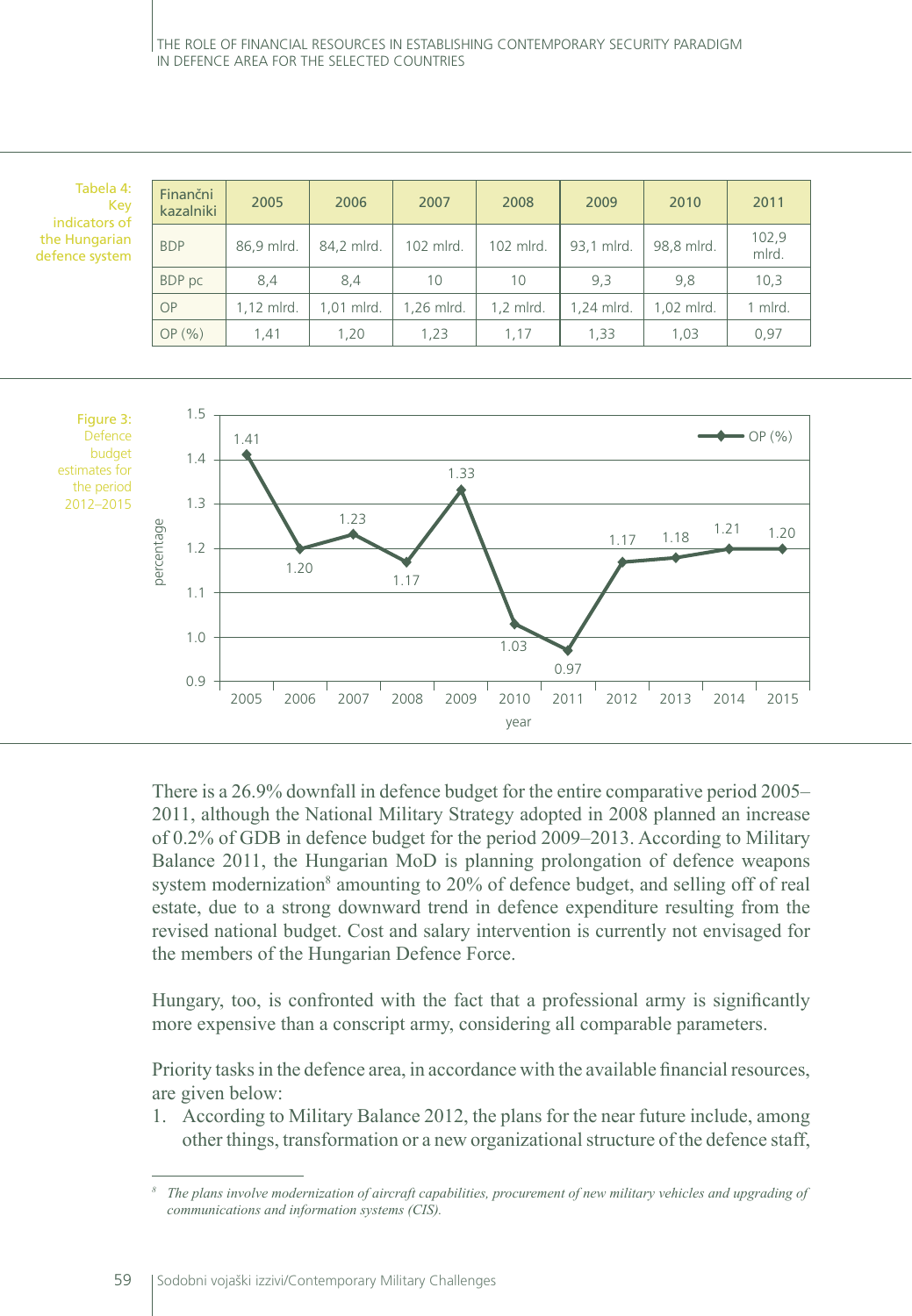changes in defence planning, increased participation in diplomatic activities involving partner states, transformation of the military medical system, changes in the officer personnel training, and a review of the situations, in companies delivering different services to the Hungarian MoD under service contracts.

- 2. The tasks deriving from the Strategic Defence Review 2003 and Defence System Operational Guidelines 2005 remain unchanged<sup>9</sup>.
- 3. In no instance should economy measures affect operational readiness and implementation of long-terms plans<sup>10</sup>.
- 4. Finally, the plans also support the development of the Army component in terms of establishing a deployable brigade and intelligence capabilities.

# **4 THE INFLUENCE OF FINANCIAL RESOURCES ON DEFENCE CAPABILITIES OF THE REPUBLIC OF CROATIA**

The body, implementing the defence policy of the Republic of Croatia, is the Ministry of Defence (hereinafter referred to as MoD) which is, in addition to national defence, responsible for the Armed Forces of the Republic of Croatia. In line with the Constitution of the Republic of Croatia, the President is the Commander-in-Chief of the Croatian Armed Forces. The Croatian military is represented by the Armed Forces of the Republic of Croatia.

The following findings are based on the analysis of key financial indicators which facilitate the implementation of tasks and missions of the Croatia's defence system:

| Table 5:        |
|-----------------|
| Key indicators  |
| of the Croatian |
| defence system  |

| Financial<br><b>indicators</b> | 2005     | 2006     | 2007                | 2008                | 2009     | 2010       | 2011       |
|--------------------------------|----------|----------|---------------------|---------------------|----------|------------|------------|
| GDP                            | 30.2 bn. | 33.3 bn. | $36.3 \text{ bn}$ . | $42.1 \text{ bn}$ . | 45.1 bn. | 48.1 bn.   | 46.3 bn.   |
| GDP pc                         | 6.7      | 7.4      | 8                   | 9.4                 | 10       | 10.4       | 10.3       |
| DB                             | 494 mio. | 555 mio. | 612.5 mio.          | 712 mio.            | 683 mio. | 655.8 mio. | 663.8 mio. |
| DB(%)                          | 1.63     | 1.66     | 1.68                | 1.68                | 1.51     | 1.41       | 1.43       |

*<sup>9</sup> Some principal tasks are: Article V NATO-led operations, including the Hungarian military defence and assistance to other member states in collective defence; support in the implementation of border security tasks; host nation support; participation in international counter-terrorism activities; support to civil authorities, including in SAR and UXO operations; and assistance in the eliminating of consequences of natural and other disasters.*

*<sup>10</sup> In line with the National Military Strategy, Hungary is planning to employ up to 3,000 new members, who would relieve the existing manpower in carrying out their missions in international operations. Furthermore, the strategy concerned envisages the establishment of a voluntary military service and a voluntary contract reserve system, which would consist of 4,000 members by 2014. The existing reserve component is to be gradually replaced by the voluntary contract reserve, where members may be called up in the event of war or crisis situation.*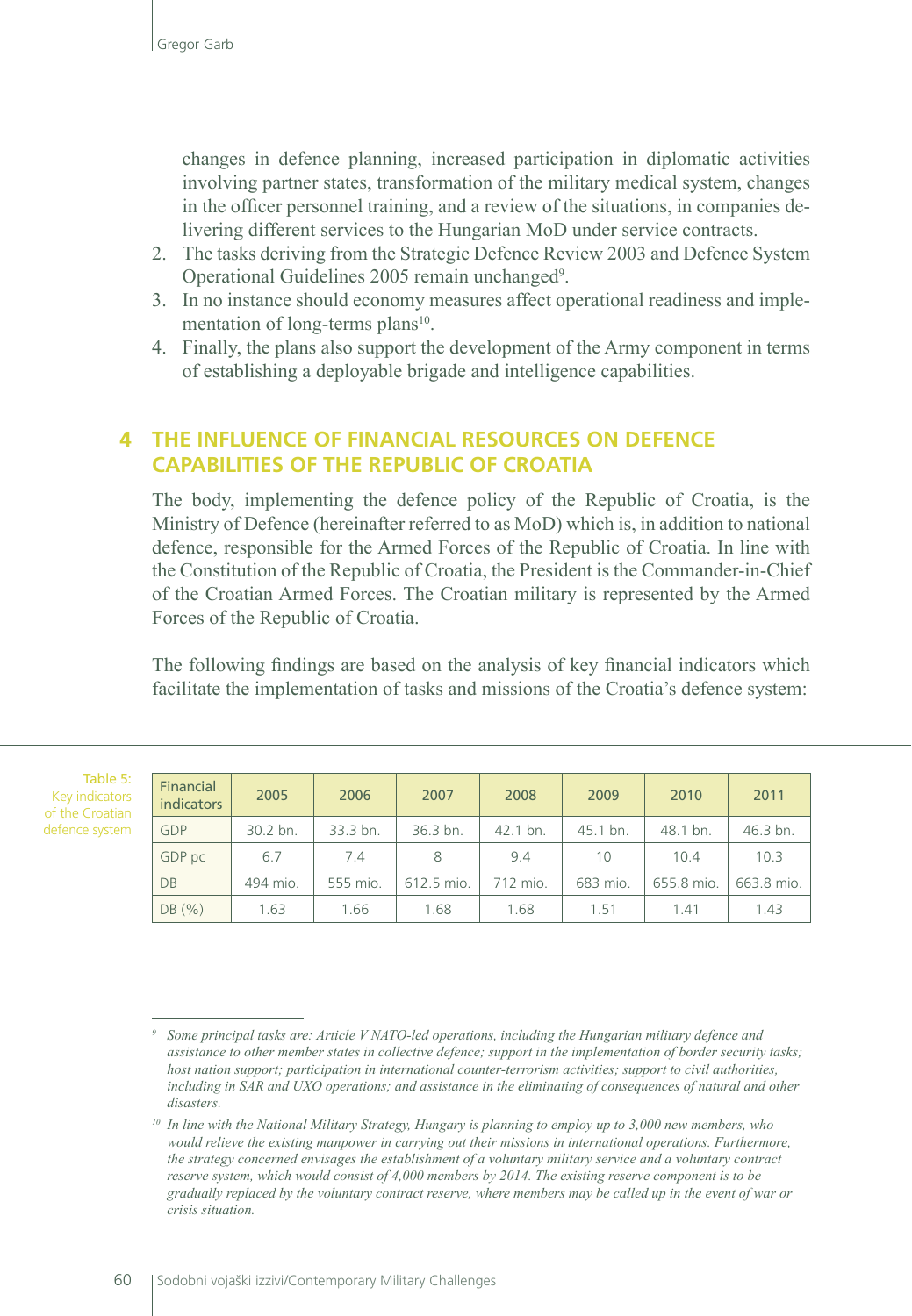

By introducing fundamental reforms and entering into NATO, the GDB for defence purposes would be expected to increase to achieve 2% of GDB, as anticipated by NATO. However, Figure 4 shows the GDP for the period 2008–2010 decreased from 1.68 to 1.41 or by 16%, which equals to a nominal amount of almost  $\epsilon$ 57 mio.

According to the data obtained from Military Balance 2012, the Croatian MoD is planning prolongation of defence weapons system modernization<sup>12</sup>, to which only  $5\%$ of defence budget is currently allocated, and selling off of real estate, due to a strong downward trend in defence expenditure resulting from the revised national budget. 70%<sup>13</sup> of defence budget is earmarked for costs and salaries of the Croatian Armed Forces members. Intervention into this expenditure is currently not envisaged.

Below are priority tasks in the defence area, in accordance with the available financial resources:

- 1. After the admission to NATO and in accordance with long-term development plans, the Armed Forces of the Republic of Croatia will continue to modernize, with the efforts to achieve high level interoperability and integration into NATO and EU structures.
- 2. Croatia plans to reform and complete the restructuring of the MoD in terms of increased management capabilities of defence ministry, in accordance with NATO standards. Among other things, it also plans to establish a Joint Force Command which would be responsible for the comprehensive integrated planning and conduct of operations, in accordance with NATO standards.
- 3. New strategic and doctrinal documents are being drafted, including the national and security strategy, defence and military strategy, and the updated long-term development plan.
- 4. Finally, Croatia will continue to adopt NATO standards, especially in the field of human resources management and defence planning. The long-term development

*<sup>11</sup> No technical publication to provide the data for the period 2012-2015.*

*<sup>12</sup> The planned large-scale contracts include the purchase of 12 multi-purpose aircraft and patrol boats.*

*<sup>13</sup> The long-term development plan for 2006–2015 anticipates the reduction of the related costs, with the maximum of 50% of defence budget.*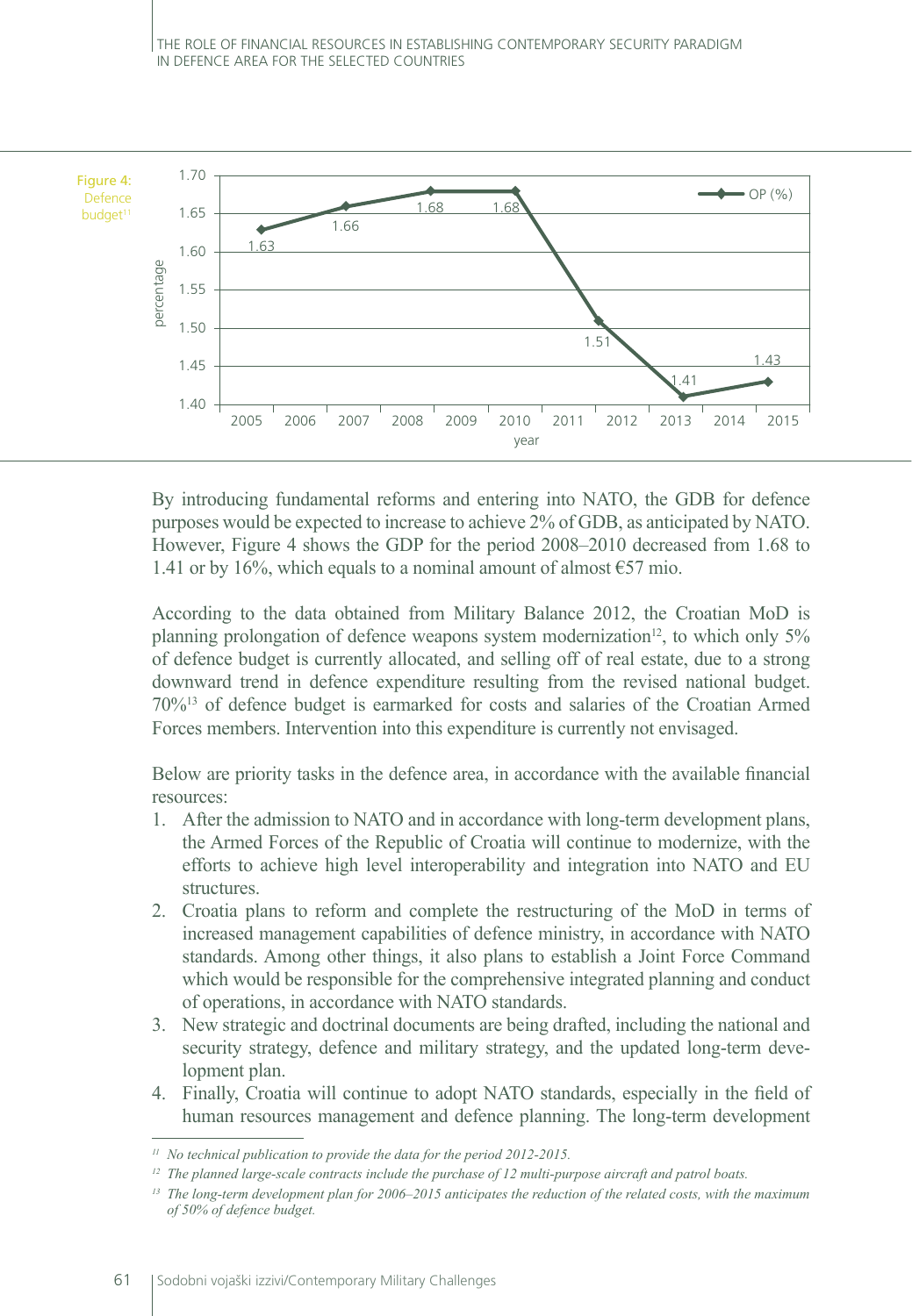plan for 2006–2015 anticipates the abolishment of the traditional reserve component and plans to establish the voluntary contract reserve with 6,000 members.

### **5 THE INFLUENCE OF FINANCIAL RESOURCES ON DEFENCE CAPABILITIES OF THE REPUBLIC OF SLOVENIA**

The body responsible for the implementation of tasks in the defence system and the system of protection against natural and other disasters of the Republic of Slovenia is the Ministry of Defence (hereinafter referred to as the MoD). In addition to military defence operations, conducted by the Slovenian Armed Forces either independently or within the alliance, the MoD is also responsible for civil defence. Through the implementation of activities which contribute to national defence, other national authorities, local community bodies and civil society organisations of special significance for the defence are also included in the defence system. In line with the Slovenian Constitution, the President of the Republic of Slovenia is the Commander-in-Chief of the Slovenian defence forces, which are represented by the Slovenian Armed Forces.

The following findings are based on the analysis of key financial indicators which ensure the implementation of tasks and missions of the Slovenian defence system:

| Table 5:<br>Key indicators<br>of the Slovenian | Financial<br>indicators | 2005     | 2006     | 2007       | 2008     | 2009     | 2010       | 2011       |
|------------------------------------------------|-------------------------|----------|----------|------------|----------|----------|------------|------------|
| defence system                                 | GDP                     | 30.2 bn. | 33.3 bn. | 36.3 bn.   | 42.1 bn. | 45.1 bn. | 48.1 bn.   | 46.3 bn.   |
|                                                | GDP pc                  | 6.7      | 7.4      | 8          | 9.4      | 10       | 10.4       | 10.3       |
|                                                | <b>DB</b>               | 494 mio. | 555 mio. | 612.5 mio. | 712 mio. | 683 mio. | 655.8 mio. | 663.8 mio. |
|                                                | DB(%)                   | 1.63     | 1.66     | 1.68       | 1.68     | 1.51     | 1.41       | 1.43       |





*<sup>14</sup> The figure of Slovenia shows the planned financial resources derived from the Mid-Term Defence Programme (SoPr) for 2005–2010 and the applicable SOPr for 2007-2012, the Government's revised budget proposal for 2012 as well as projected defence resources up to 2015, arising from the 2011–2016 SOPr proposal.*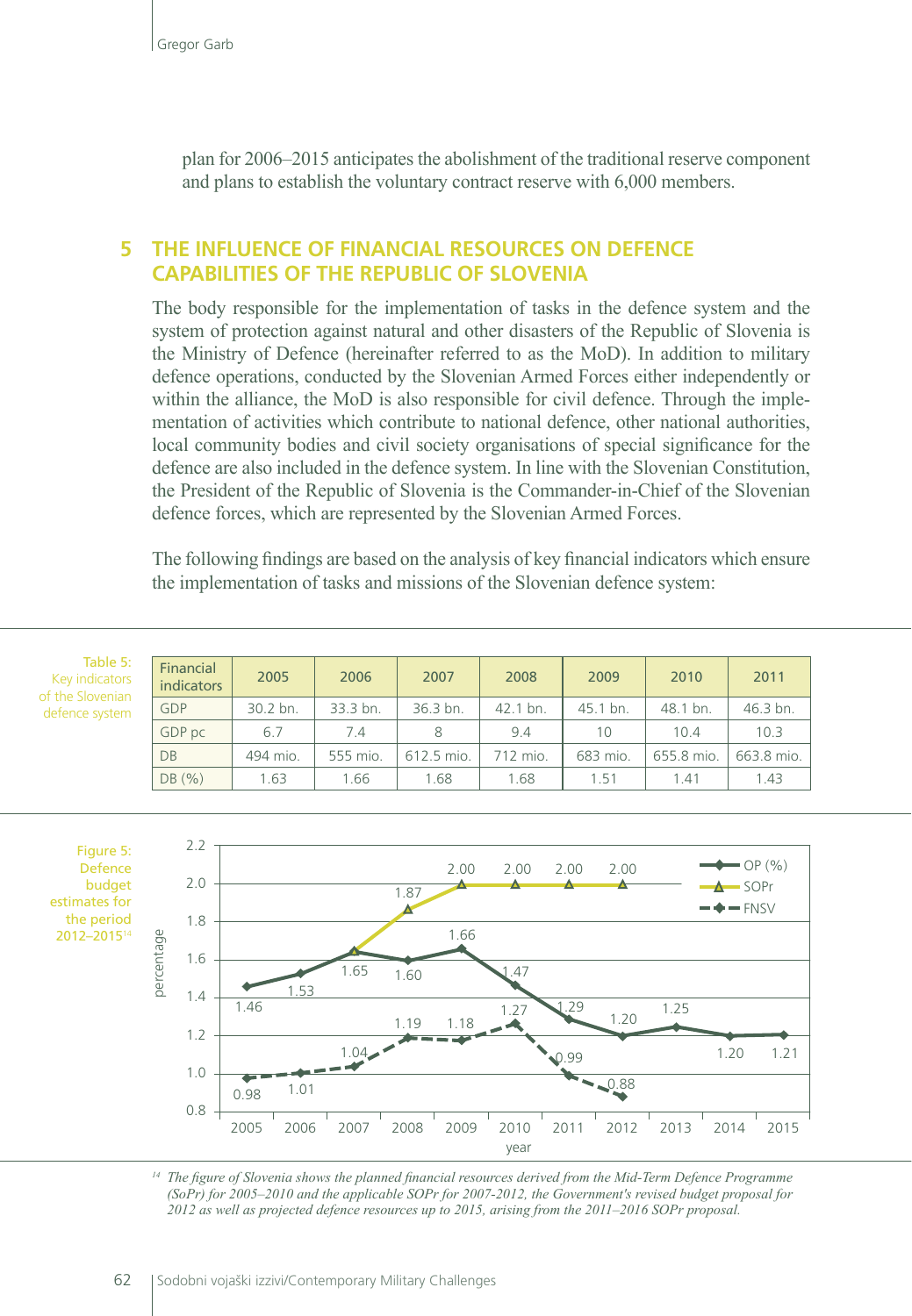In the entire comparative period, Slovenia developed a relatively high level of GDP growth until 2009, when its defence budget fell by 22.3% to 1.29%, the military expenditures of which present only 0.99% of GDP. In terms of the nominal value, the defence budget for 2011 is almost equal to the financial resources earmarked for defence in 2006. The reduction in budgetary resources also brings the reduction in financial resources earmarked for the operations of the SAF, as shown by the line chart of financial resources in the SAF (SAF FR). Slovenia too, has been hit by the economic and financial crisis, which has also affected its defence budget level. GDP growth is not expected to increase. Quite the opposite, an additional reduction to 1.20% of GDP or an additional downfall by 7% is anticipated by 2014, of which military expenditures would present only 0.88 % of GDP. The GDP spent on defence is expected to gradually increase to 1.21% only as late as by 2015. Thus, military expenditures would have increased to 0.97% of GDP.

The downward trend in defence financial resources presents an even greater problem to Slovenia due to the country's rapid transition from a labour-intensive compulsory service to a professional army, which is a very intensive concept in terms of finance. This does not mean that a professional army is more expensive than a conscript army in nominal financial terms. Nevertheless, its efficiency and operability largely depend on the quality of its weapons systems and equipment or available financial resources intended for the development, building and maintenance of its capabilities. A continued downward trend might have a long-term impact on all of the positive effects which the defence system and the SAF have been achieving since the transition to a professional army.

Priority tasks in the defence area, in accordance with the available financial resources, are the following:

- 5. to consider the ambitions and priority tasks on the basis of the Resolution on Basic Long-term Development and Equipping Programme of the Slovenian Armed Forces up to 2025, and to set minimum standards to ensure national security and implementation of statutory tasks;
- 6. to continue with the reforms, including the SAF, in line with the strategic guidance documents, and to develop the SOPr for 2013–2018; to folllow a comprehensive approach to planning and use of available financial resources earmarked for the development, building and maintenance of its capabilities;
- 7. to create the starting points for negotiation with the Alliance over a new package of capability goals; to streamline the scope of training and international operations in terms of Slovenia's adaptation to foreign-policy and international obligations related to the SAF's participation in international operations, in accordance with the available (mainly financial) resources; Continued integration into the NATO and EU defence system structures and playing an active role in the area of peace-support and stability operations remain Slovenia's priorities;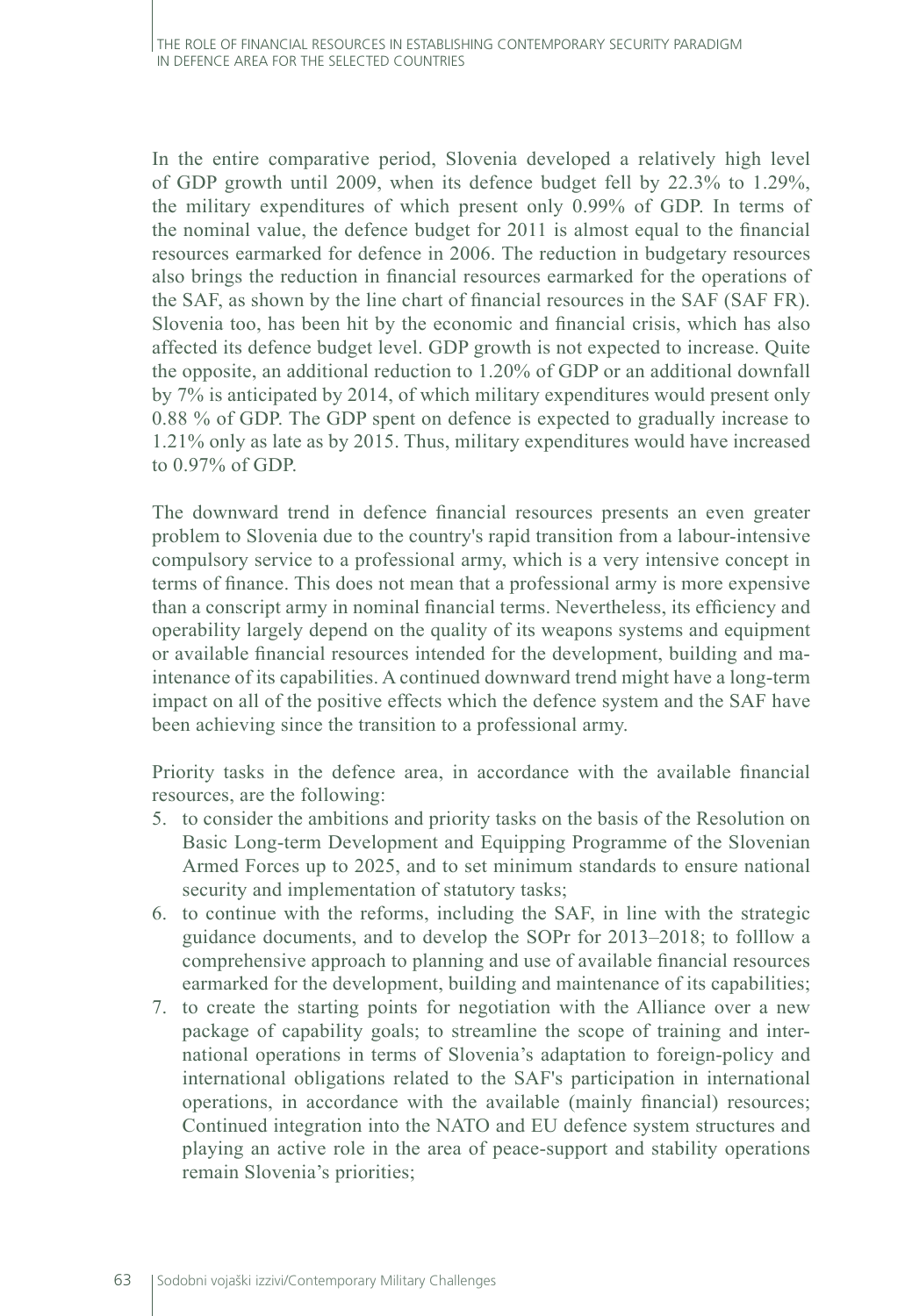8. to establish and improve the crisis management system and the provision of civilian capabilities in consideration of the current civil defence system.

The line chart below shows an analysis of key financial indicators of the selected countries in comparison with Slovenia<sup>15</sup>.



The line chart above (Figure 6) shows that the percentage of the GDP spent on defence by the selected countries during the period 2005–2011 decreased most in the new NATO member states: from 1.63 to 1.43% (by 14.8%) in Croatia and from 1.41 to 0.97% (by 31.2%) in Hungary. The fluctuations of Slovenia's GDP indicated positive

*<sup>15</sup> According to the data in Annual Report of the MoD for 2010.*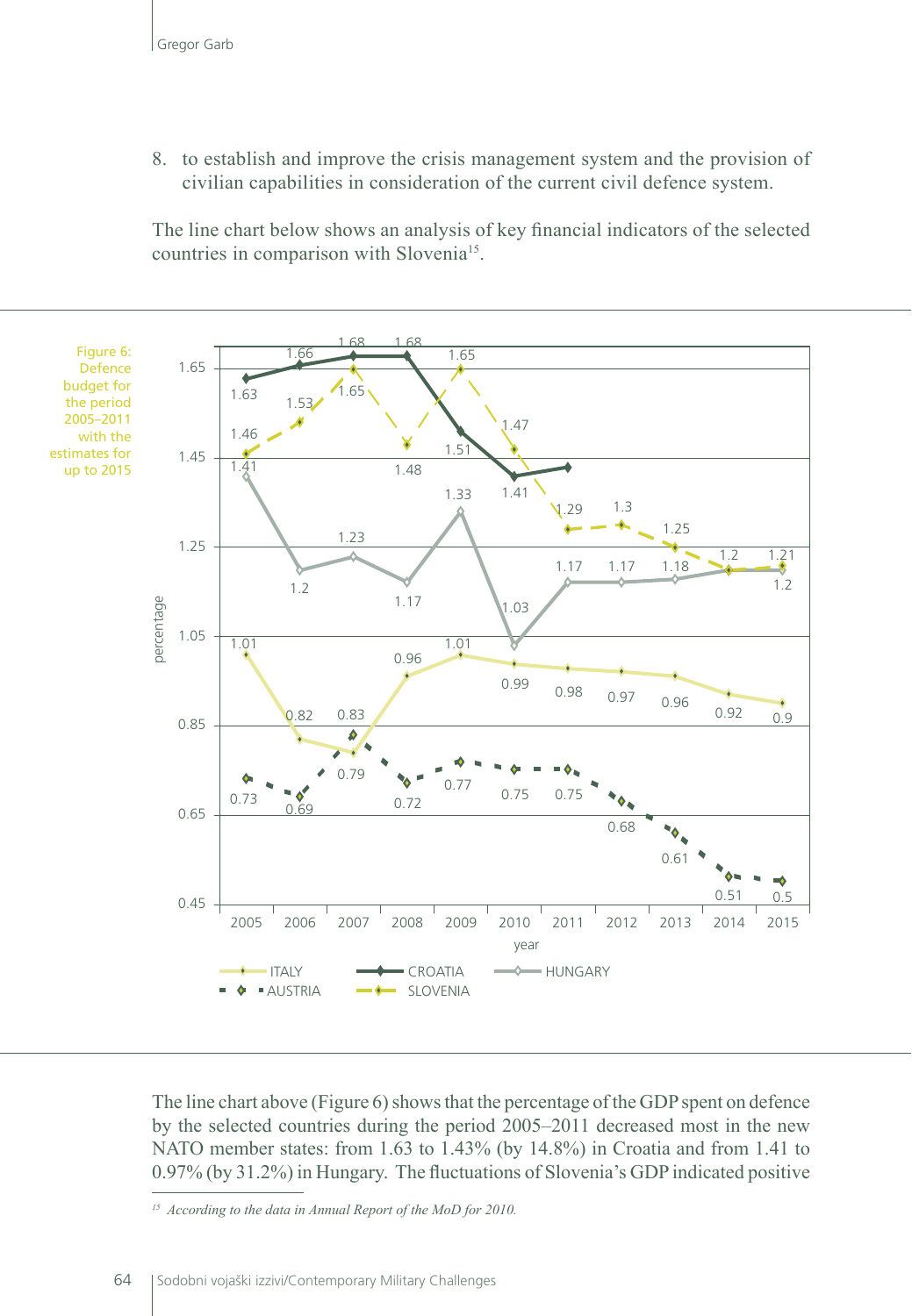trend up to 2009, but were followed by a decrease to 1.29% of GDP (-22.3%). The percentage of GDP of Italy and Austria (0.75%) remained almost the same through the entire comparative period. Austria has the lowest percentage of GDP earmarked for defence expenditure also on a European scale. Slovenia earmarks the highest percentage of GDP for defence expenditures of the selected countries, although with the value of  $\epsilon$ 462 mio., it is ranked by far in the last place.

However, it is interesting to observe the fluctuations in the trend (percentage) level of the defence budget up to 2015. Most countries can expect a further decrease by 2014, when the slope of the yield curve should finally become positive. Italy and Austria cannot expect a positive trend by 2015, but they can expect the reduction in their defence budgets to be smaller. Hungary, unlike Italy and Austria, has made more optimistic forecasts, as its annual defence budget is expected to increase from 2012 onwards. The yield curve representing Slovenia's defence budget is expected to hit the bottom in 2014, when its slope should finally become positive.

In addition to major historic events after the end of the Cold War, the paper also touches upon conversion and defence restructuring, two parallel on-going processes, typical of the countries that used to be part of the Bloc Alliances during the Cold War. Their presence can also be seen in the countries that were neutral or non-aligned in their foreign policy with regard to any of the former blocs. **Conclusion**

> All of the analyzed countries have undergone defence restructuring and have continued or completed the process more or less successfully. The fact that this is an on-going process can be seen in all of them, as defence system reforms present a constant effort in every long- and short-term plans. The trend of defence capabilities is moving towards the restructuring of forces as part of traditional maneuver units intended for the defence of the territory, into modern, rapid response, flexible, mobile, re-deployable, interoperable units equipped with modern weapons systems, integrated into the Allied force structures, which are capable of carrying out a wide range of operations at different levels of intensity, expeditionary and asymmetric warfare, acting as a stabilizing force in international operations, and ensuring the military defence of the national territory. The adopted NATO standards present an important principle in transformation used in order to provide interoperability, robustness, high level of force protection and mobility, equipment and support. Austria is no exception, despite its neutrality.

> One of the important findings shows that all the countries with a professional army are facing considerably higher costs, or that such an army is significantly more expensive than a conscript one, considering all comparable parameters. The situation has been worsened by an economic and financial situation, bringing a further decrease in financial sources, including those in support of defence system operations. The comparative analysis shows that no country is immune to the consequences of financial resources decrease. The difference lies only in the manner or the part of the defence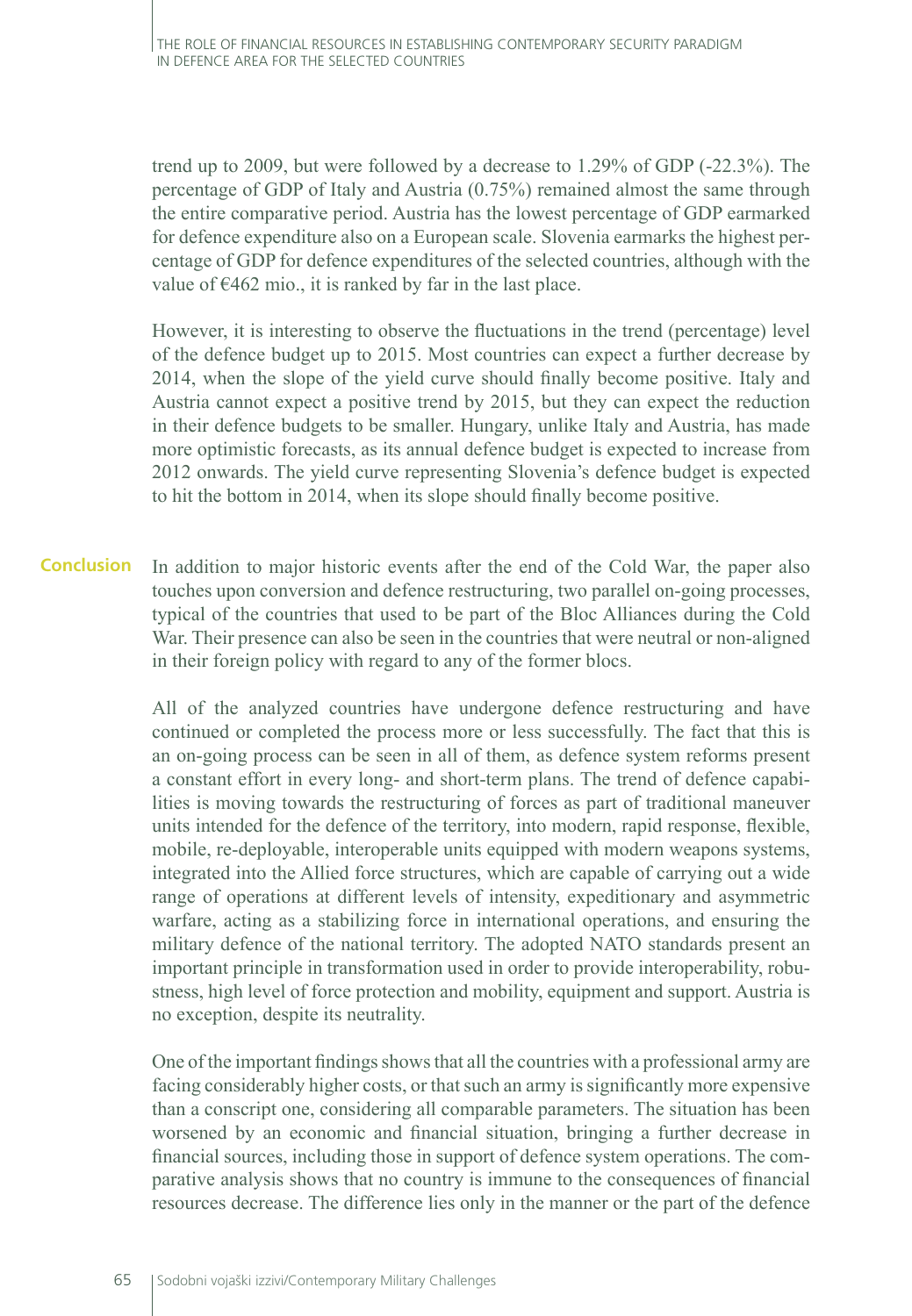system where rationalization is approached. Expressed in percentage, between 60% and 70% (and more) of defence budget is earmarked for personnel costs, between 20% and 25% for operations and readiness, and only between 10% and 15% for infrastructure and equipping. For comparison purposes, NATO standards<sup>16</sup> for medium-developed countries, including Slovenia, are listed which earmark 50% of financial resources for human resources management, education and support, 30% for operations, and 20% for infrastructure and equipping.

The analysis shows that human resources have been most affected/exposed. Moreover, the reduction in peacetime structure forces and weapons system maintenance and procurement continues, whereby the majority of financial resources have been earmarked for the maintenance of existing defence systems and increasingly fewer for the procurement of new ones. The purchase and delivery of ordered assets have often been prolongated.

Despite the announced reforms, none of the NATO member countries reached the planned 2% GDP level of financial resources spent on defence. The slope of the yield curve representing defence budget level is expected to become positive only after 2013. However, these are only estimations, and it is possible for the negative trend yield to continue in the future, beyond 2015.

The present economic and financial situation and, consequently, the geopolitical and security situation are very uncertain. Unpredictability and uncertain future of the EU, to focus only on the "old continent", which was created, among other reasons, to prevent the recurrence of nationalism in its worst, will require close monitoring of action in the selected and other countries, including the yield point at which the trend in reduction of financial resources intended for the operation of the defence system stops. Throughout history, we have learned several times that the escalation of crisis in economic or financial sector creates a crisis in the political environment, which could affect security and stability in a country and its internal security situation. Escalation of tensions, the emergence of different factors of uncertainty that might cause social unrests, instability or even open conflicts due to intense internal and international situations, as well as a possible inability of a country's internal security system to properly function demand from the political leadership to legitimately use its own armed forces in subsiding the situation. Any random or continuous downsizing of the armed forces in terms of human, financial and material resources can lead to their inability and incompetence to operate, not only as regards their assistance in the internal security system operation in the scenario concerned, but also with regard to their primary mission, i.e. military defence of the state. Moreover, the ability to provide assistance and maintain the operation of the system of protection against natural and other disasters is also questionable.

*<sup>16</sup> These standards facilitate the development of interoperable capabilities of individual Alliance members integrated into the Alliance structures which are able to operate in international stability operations.*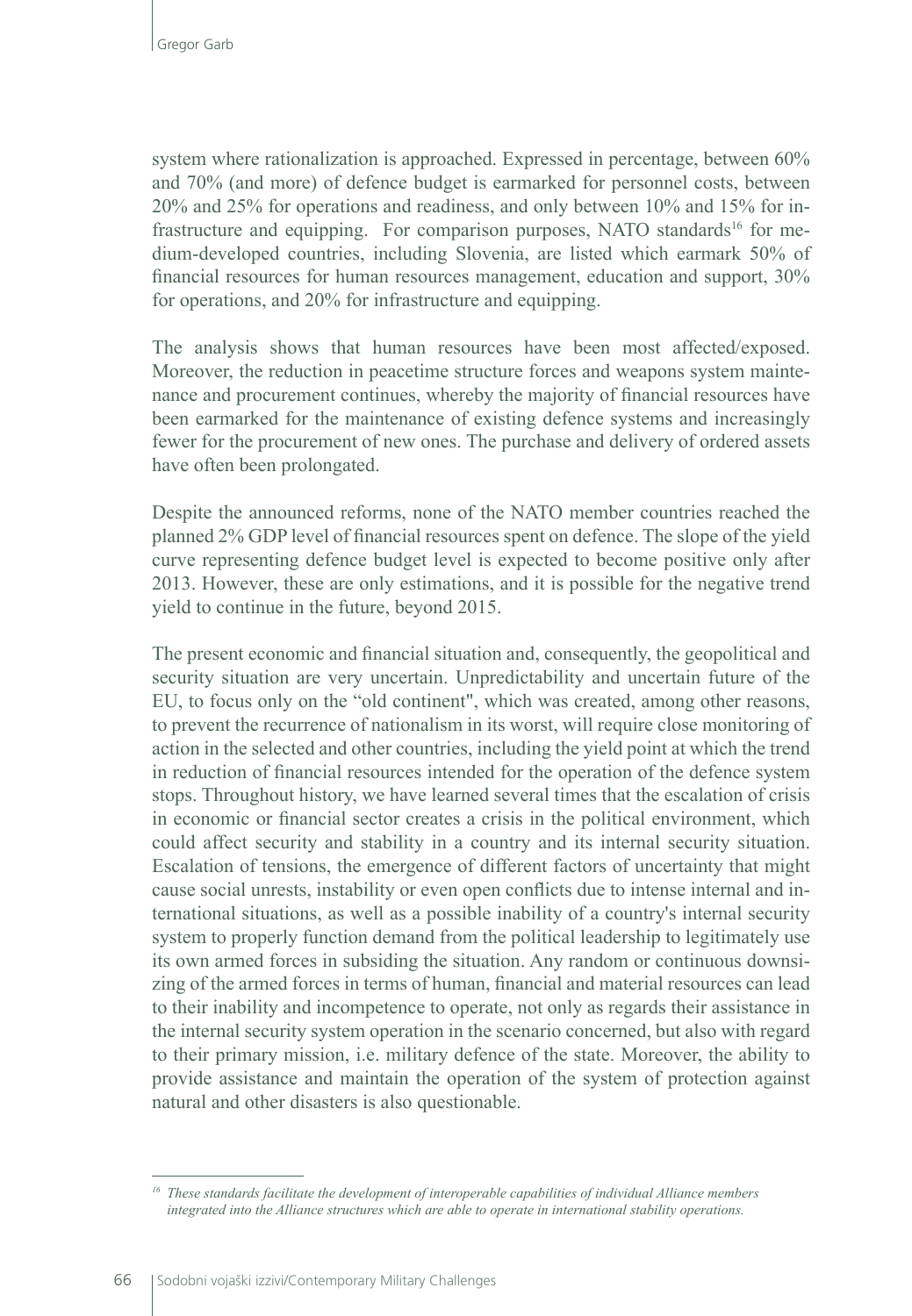Member states of the Alliance are obliged to participate actively in different subject areas. The basis is a successful implementation of processes and activities, at the national level. In doing so, the country is not isolated or self-sufficient, but has to consider other different factors or effects of international environment when trying to ensure its national interest. In times when financial resources decrease, cooperation between NATO state members and their partners is especially significant, as encouraged by the Smart Defence concept. The countries adapt to the situation in different ways, yet in order to protect their national security interest, the transformation of the defence system should be approached primarily through efficient operation, which demands integrity of its structure, appropriate organization, effective management, command and control, appropriate level of readiness and response as well as balanced development of capabilities that are able to operate in integrated joint operations in the national and international environment.

In line with the national strategic guidance documents and with the aim of long-term stability and security provision, Slovenia will undertake the building of new and transformation of the existing defence capabilities. With regard to its national interests and objectives, Slovenia's defence system will have to be adapted based on realistic starting points and long-term availability of its human, material and financial resources, while following constitutional and statutory tasks. Therefore, the changes in the defence system will have to focus on balanced development, maintenance and efficiency of defence forces, and capabilities which will ensure consistency of and timely response to contemporary sources of security threats and risks on the one hand, and on greater interoperability and operational capability in terms of provision and operation of its own capabilities within the Alliance, particularly within NATO and the E, on the other. In addition to the internal publicity, the crucial role in this process will also be played by a wider social environment with its own expectations and demands, and to key political state actors. The undeniable fact remains that only timely and comprehensive transformation of the defence system will provide a more efficient support to the defence system and, as required, also to the system of protection against natural and other disasters.